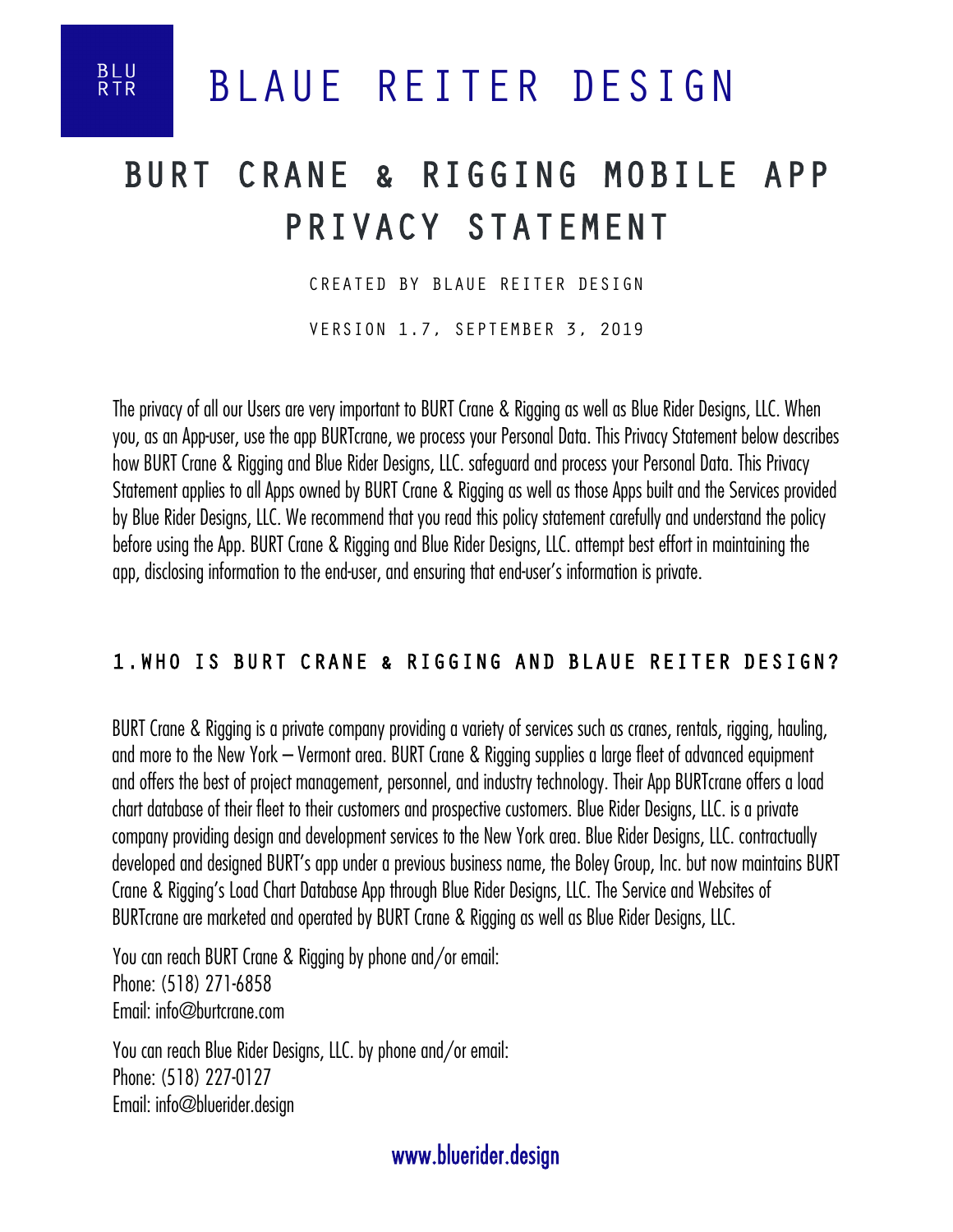#### 2. WHO ARE BURTCRANE APP-BUILDERS & APP-OWNERS?

App-owners are individual persons or companies that hire Blue Rider Designs, LLC. to build apps for their users. The App-builder, Blue Rider Designs, LLC. is responsible for their own actions and behaviors regarding the buildout of the App and the software in which they choose to use to build the App. Software used to build Apps cannot and will never be responsible for the behaviors and actions of the App-owners and App-builders.

App-owners and App-builders will together be mentioned hereafter as **Parties**.

#### 3. APP

**BLU**<br>RTR

When referred to the App, it includes the mobile application and its related Services tied to BURT Crane & Rigging as well as Blue Rider Designs, LLC.

#### 4. WHAT IS STATED IN THIS PRIVACY STATEMENT?

Parties inform you in this Privacy Statement about:

- The kinds of Personal Data processed by Parties;
- The purposes for which parties processes Personal Data;
- Where the Personal Data are processed;
- The security measures in place to protect Personal Data;
- BURT Crane & Rigging's limits of responsibility concerning third parties;
- Blue Rider Designs, LLC.'s limits of responsibility concerning third parties;
- Viewing, changing and deleting your Personal Data;
- Changes to this Privacy Statement;
- What to do if you have any questions or remarks.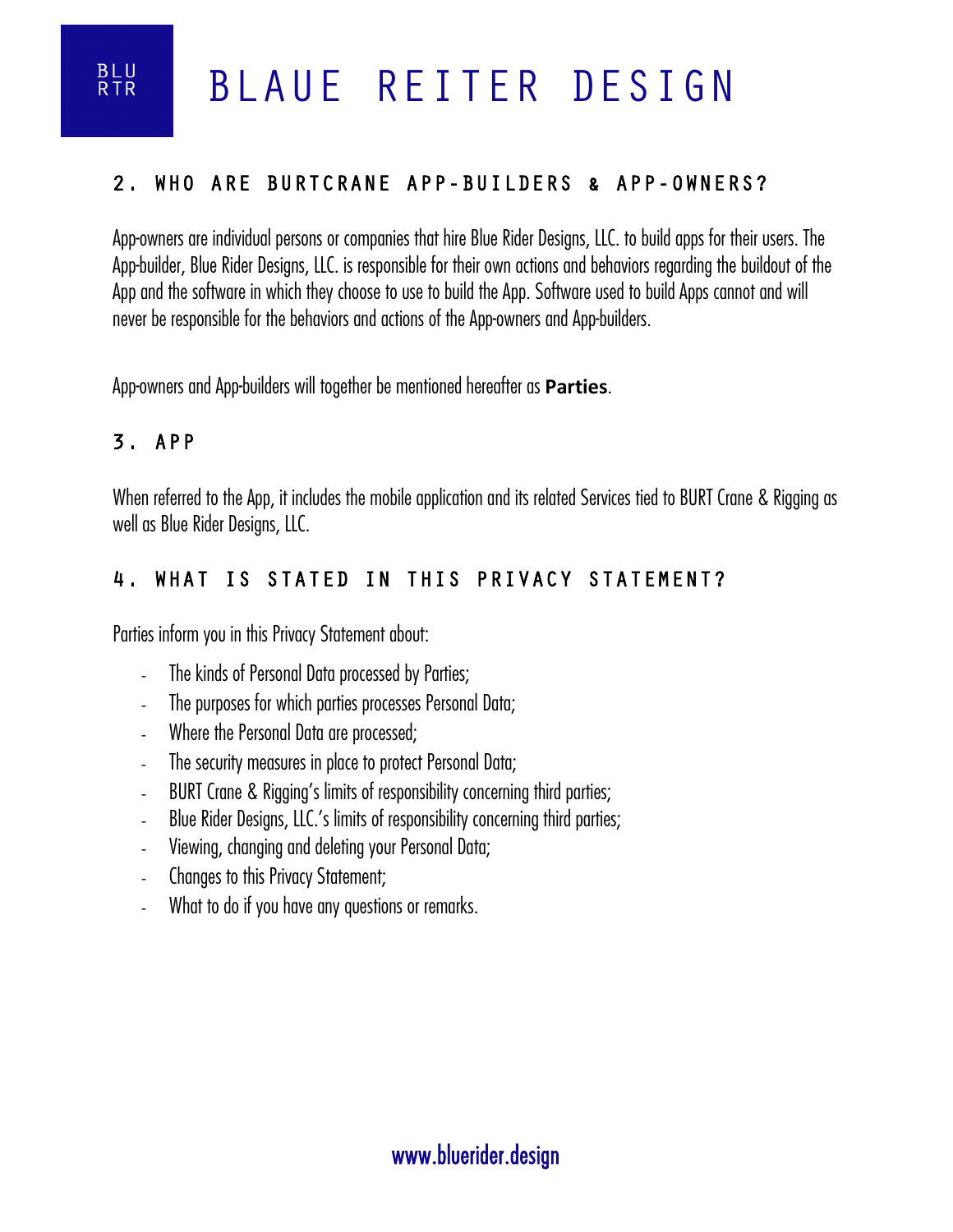**BLU**<br>RTR

#### 5. THE KINDS OF PERSONAL DATA PROCESSED BY THE APP

#### A. Personal Data by Using the BURTcrane App.

In order to improve the App, Parties use anonymous Data. This information will not go public through the App or Parties' services. Anonymous data is tracked for analytics, App Store and Google Play analytics, as well as Google Analytics.

#### B. Automatically Generated Information

Like most other websites and online services, parties gather and process automatically generated information about how you use their App. The information gathered includes your IP-address and/or a unique device ID.

If you specifically opt-in with third parties, the App may collect your geo-location information through third parties like Google Maps. In any event, you can block geo-location collection through the settings of your mobile device.

If you specifically opt-in to permit access and collection of information from your social media account, then your basic personal information in your social media account will be collected (such as your name and email address) as well as your social media user id (but not your password) and parameters related to the content you shared through the App. Please refer to the social media's privacy policy for more details on how you can set the privacy preferences of your account to control the information that may be accessed and retrieved.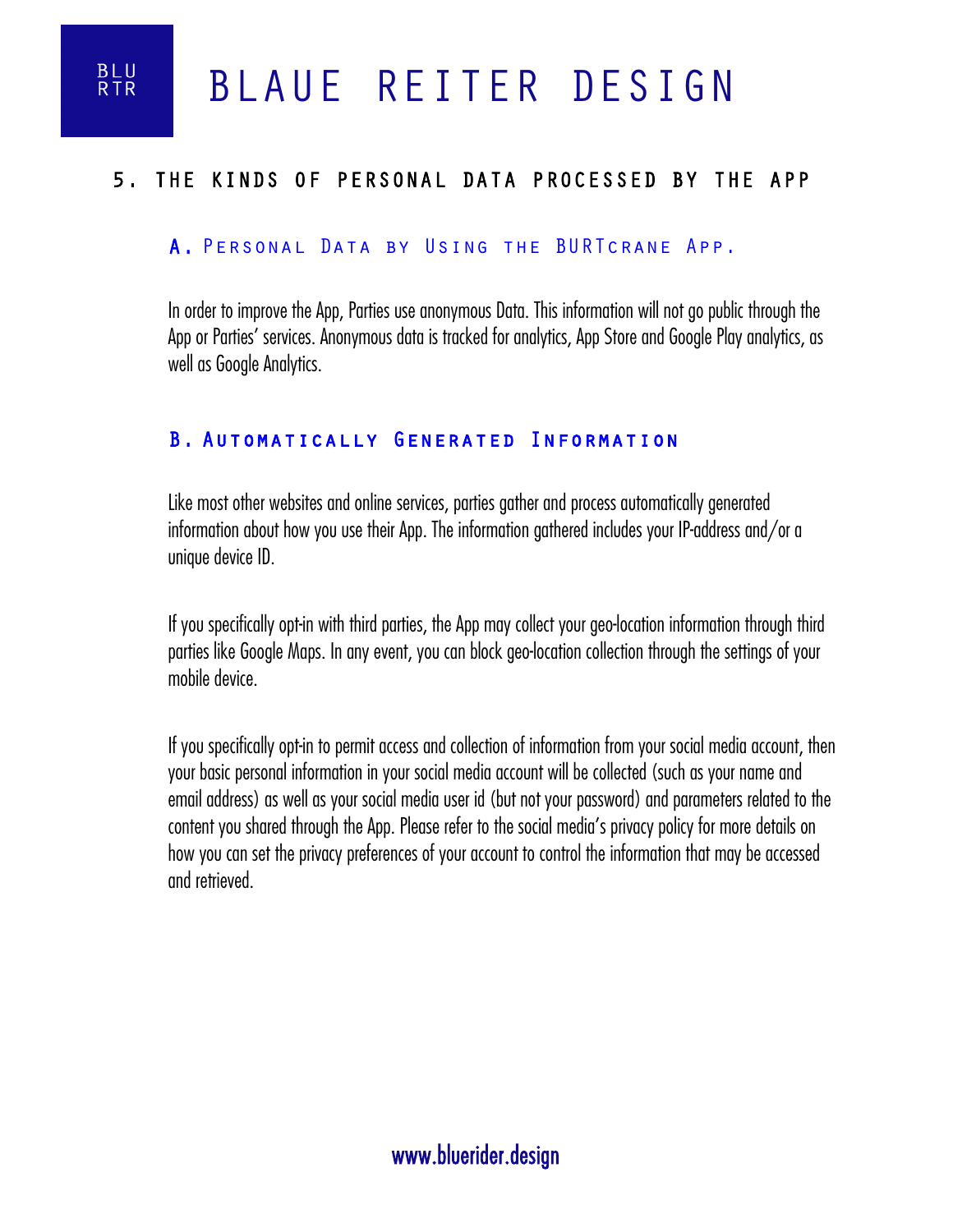#### B. Automatically Generated Information (Cont'D.)

This also occurs regarding the automatically generated information about how you use the App. This kind of information helps us to better understand how the App is used, analytics, and how we can improve Services to suit the need of you as a user:

- The moment you open the app;
- Age range;
- Gender (optional);
- Location;
- Platform/Browser;
- Whether you are sharing out the App's information database;
- Tabs you've opened and the amount of time you've spent in tabs;
- Actions such as opening urls, etc;
- The moment you leave the app;

#### C. Cookies

Small sets of data may stored in the User's device. This enables the User to access the App's data online and offline. If the User wishes to disable this feature, they may do so in the information button within the App. The User is aware that doing so results in having limited access to the App's information and/or may not receive the most up-to-date information if the User is not connected to the internet.

#### D. Specific Information

The App-owner may ask you to engage in certain activities in the App, such as for example, filling out a contact form to receive a quote in which case you will be asked for certain personal information. This information will be stored in the databases of Blue Rider Designs, LLC. and will be shared with the App-owner, BURT Crane & Rigging.

When you upload Data including photos or a location in the App, this will be shared to the App-owner and App-builder.

## www.bluerider.design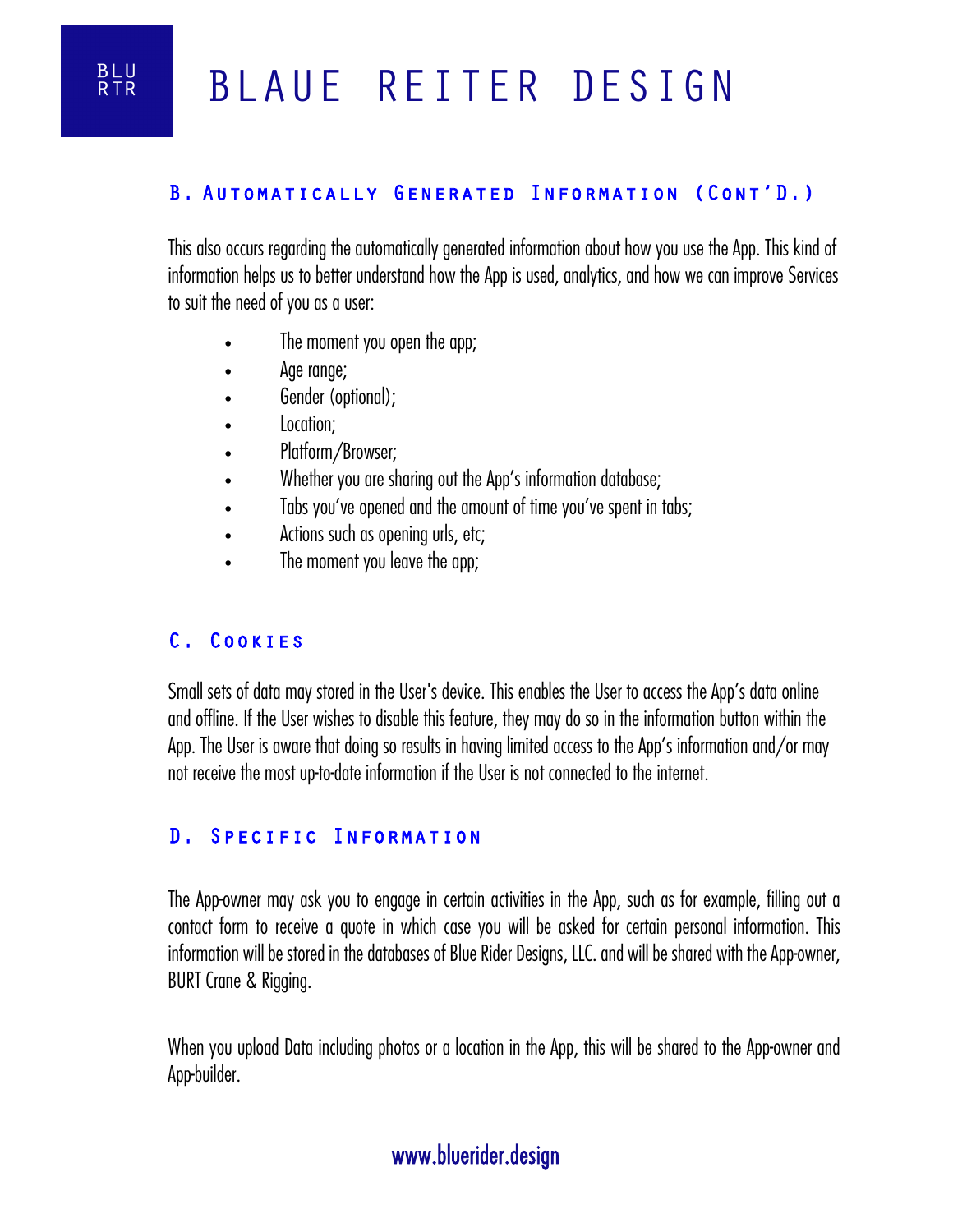

#### E. Device Permissions

In the event that the User would like to receive a quote from BURT Crane & Rigging, they may contact BURT in the App and send a photo or location related to a Service they need. By uploading a photo into the contact form or dropping a location pin, the User may be prompted to grant the App permission to access the device camera and location. The User can opt out of this feature by disabling access in their mobile device settings but will not be able to send a photo or submit a location through the App.

#### 6. FOR WHAT PURPOSES DO PARTIES PROCESS PERSONAL DATA?

#### A.Purposes

Parties processes Personal Data for the following purposes:

- to enable you to use Services;
- to keep you updated with relevant information about Services;
- to inform you about BURT Crane & Rigging's (other) products or services;
- to improve and/or customize the Services;
- to identify you and to prevent fraud;
- to provide support;
- to pass your Personal Data to third parties, if you requested us to do so or if we are legally obligated to do so.

#### B.Transmission of Personal Data to Third Parties

Parties do not sell, trade or rent your Personal Data to third parties without your prior consent. However, Parties can provide your Personal Data to third parties, when this is essential to providing Services to you.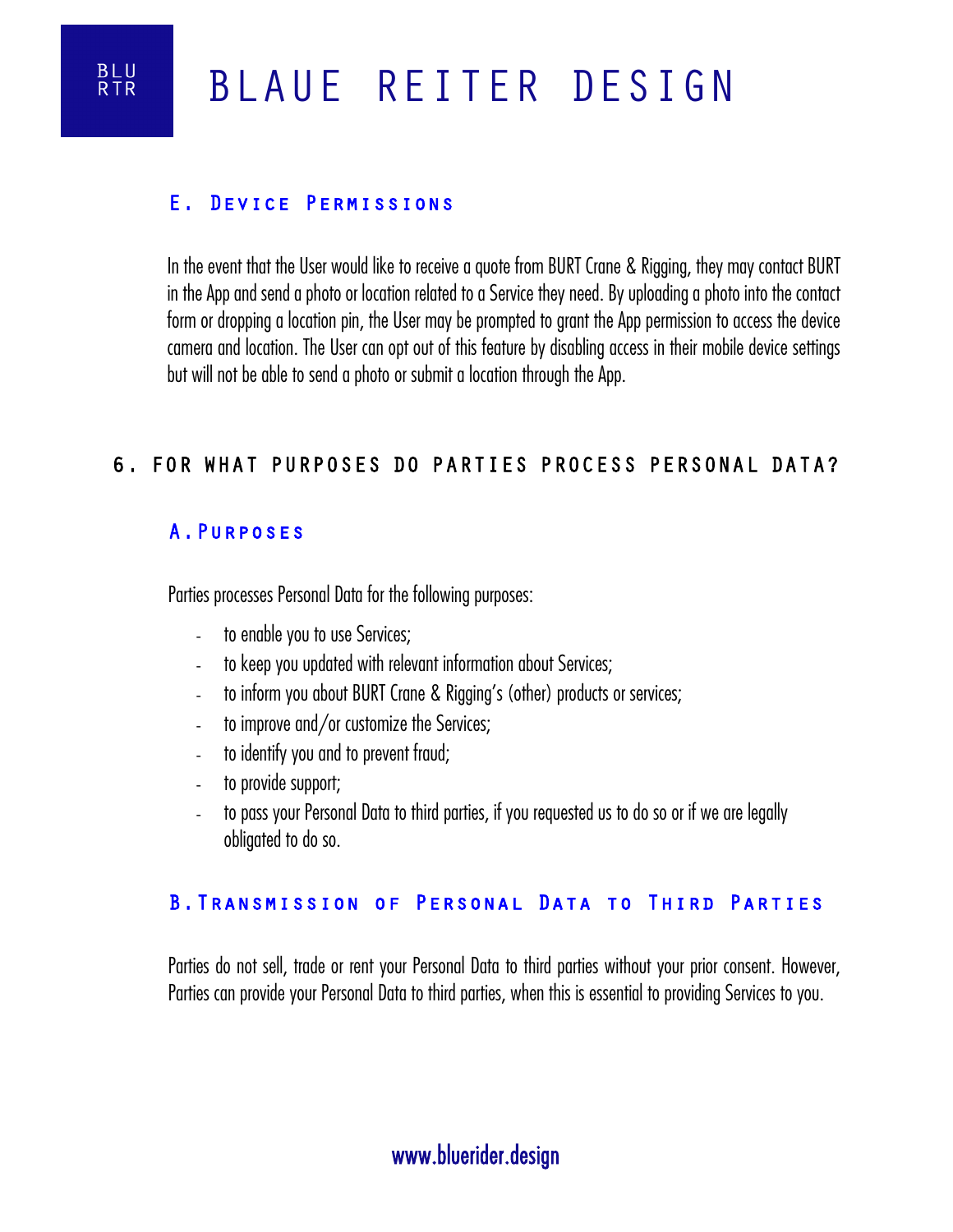### B. TRANSMISSION OF PERSONAL DATA TO THIRD PARTIES (Cont'd.)

Parties may provide "aggregated anonymous data" about the usage of the Services to third parties for such purposes as well, as it is deemed to be appropriate. "Aggregated anonymous data" is data that cannot be traced back to you and which therefore does not count as Personal Data. For instance, Parties may use aggregated anonymous data to better understand how Users use the App.

In the event that BURT Crane & Rigging or Blue Rider Designs, LLC.'s services are transferred to a third party or that Parties merge with a third party, or undergo a reorganization, your Personal Data may also be disclosed and/or transferred to that third party. This third party will have the right to continue to use Personal Data and other information that you provided to Parties. Parties may disclose your Personal Data where they believe, in good faith, that it is necessary to comply with a court order, ongoing judicial proceeding, criminal or civil subpoena, or other legal process or request by law enforcement authorities or to exercise its legal rights or defend itself against legal claims.

#### 7. WHERE IS THE PERSONAL DATA PROCESSED

The Services are provided by using hosting services of Amazon and/or Microsoft. Amazon and/or Microsoft states that it shall adhere to the Safe Harbor principles and it is affiliated to the Safe Harbor program of the U.S. Department of Commerce. This means that there should be an adequate level of protection for the processing of Personal Data by Amazon and/or Microsoft. Parties will take all steps reasonably necessary to ensure that your Personal Data is treated securely and in accordance with this privacy policy.

## 8. WHAT SECURITY MEASURES ARE IN PLACE TO PROTECT PERSONAL DATA?

The security of your data and that of other Users is very important to Parties. We have implemented technical and organizational measures to protect your Personal Data against loss or any form of unlawful processing. The App-builder, Blue Rider Designs, LLC. implements the following measures: protection of servers by firewalls, SSL connections and encryption of sensitive data through their third-party app building software. This list described is not exhaustive.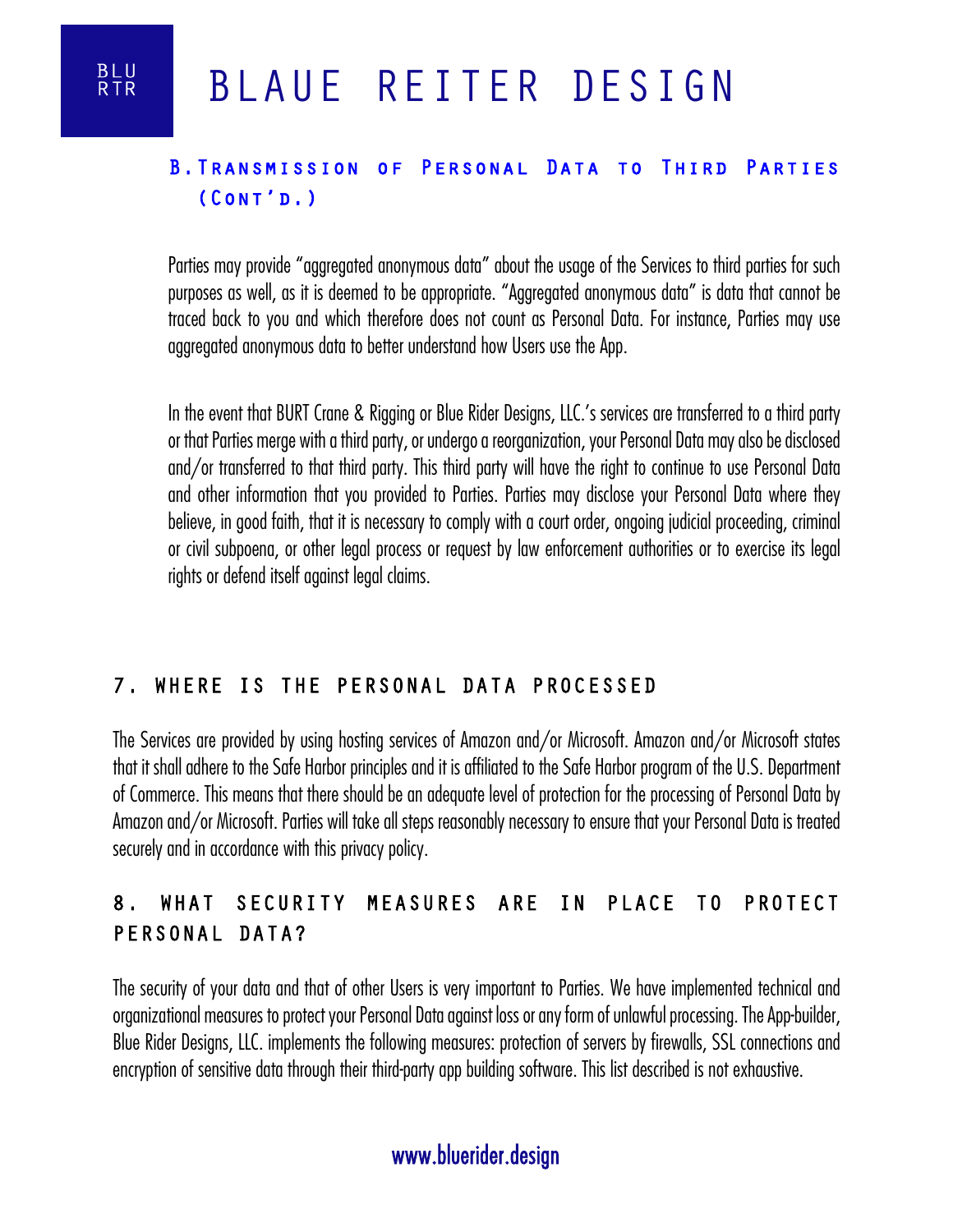

#### 9. LIMITS OF RESPONSIBILITY CONCERNING THIRD PARTIES

Parties' services may contain services and products offered by third parties, and/or hyperlinks to the websites or services of partners, advertisers and other third parties.

Parties have no control or influence over the content, websites or services of these third parties. Different privacy policies may apply to the use of third party websites and services. This Privacy Statement only relates to Personal Data which has been obtained by Parties through your use of their Services for their own purposes. Parties do not accept any responsibility or liability for the content, practices or operations of third party websites and services. You understand that as a user, Parties are also not liable for any information obtained by third parties and that the Parties attempted best-effort with their security implementations listed in sections 7, 8 and 12.

#### 10. VIEWING AND DELETING PERSONAL DATA

You may send a request to access or delete the personal information collected through your use of the App, by contacting us via info@bluerider.design. You may be asked to provide additional information to verify your identity.

You should send a same request to the App-owner, BURT Crane & Rigging. The App-builder, Blue Rider Designs, LLC. and their respective third party software vendors are not responsible for the personal data collected by the App-owner. Please note that the revoking of such permissions could impact the proper functioning of the App.

#### 11. CHILDREN'S PRIVACY

Personal information about children is unknowingly or unintentionally collected.